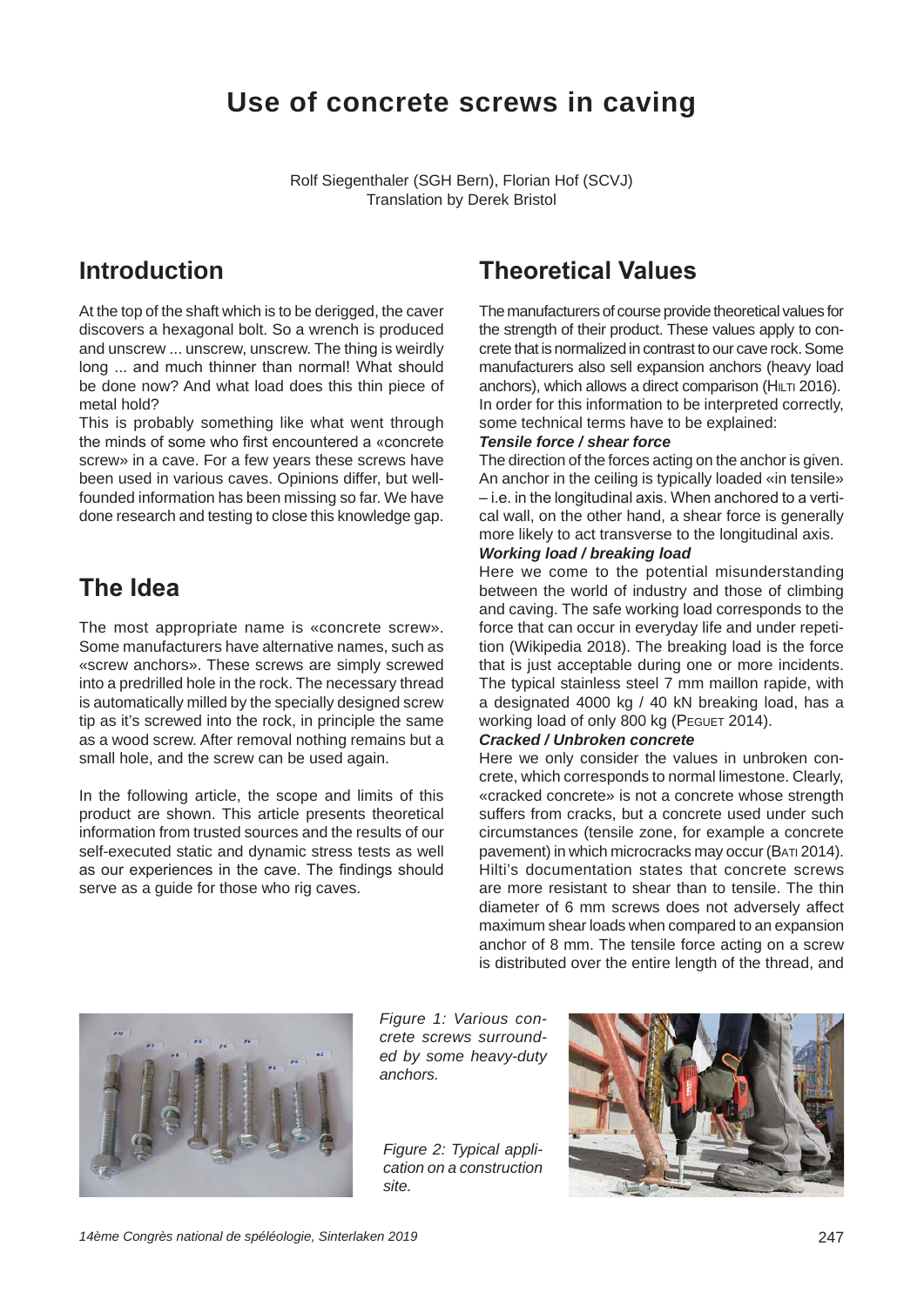

*Figure 3: The screws may be used near edges, but not on an abrupt overhang.*

**Produit** 

 $\varnothing$   $\Gamma$ <sup>P</sup> Mat **-Bruc ! 
 "-** $1kN \equiv 100ka$ [mm] [mm ] 1kN] 1k g [kN] **Hilti HUS3-H 6** 6  $55 \quad - \rightarrow \quad \qquad \qquad \boxed{3}$  $9.6$ \*\*\*\*\*\*\*\*\*\*  $\frac{80}{55}$  $\downarrow$  6.0 12.5 **Hilti HUS-HR 6** 6<br>55  $55 - \rightarrow \qquad \qquad$  3  $\mathbf{0.1}$  9.0 Antointeletatetek 55  $\downarrow$   $\downarrow$  8.1 17.0  !  $50 \quad - \rightarrow \quad 3$  $9.6$ 4444444444 50<br>80  $\downarrow$  (11.2) 23 ì.6  $80 \quad - \rightarrow \quad 6.3$  $16.0$  $80$  $\downarrow$  26.0 **Hilti HST3 M8** 8 47  $\rightarrow$  5.7 12.0  $-2$ 47  $\downarrow$  13 l.ε **Hilti HST3-R M8** 47  $\rightarrow$  5.7 12.0  $-1$ 47  $\downarrow$  15.7 **Peguet maillon rapide** alu  $\uparrow$  A4  $\uparrow$ Zicral, 49g 10 a  $\downarrow$  5.0 25.0 Inox, 52g  $\downarrow$   $\downarrow$   $\downarrow$   $\downarrow$   $\downarrow$   $\downarrow$   $\downarrow$   $\downarrow$   $\downarrow$   $\downarrow$   $\downarrow$   $\downarrow$   $\downarrow$   $\downarrow$   $\downarrow$   $\downarrow$   $\downarrow$   $\downarrow$   $\downarrow$   $\downarrow$   $\downarrow$   $\downarrow$   $\downarrow$   $\downarrow$   $\downarrow$   $\downarrow$   $\downarrow$   $\downarrow$   $\downarrow$   $\downarrow$   $\downarrow$   $\downarrow$   $\downarrow$   $\downarrow$   $\downarrow$   $\downarrow$   $\downarrow$ Vis à béton Betonschraube **--**Cheville à expansion Expansionsar<br>
maillon rapide Schraubglied **-**e maillon rapide<br>diamètre diamètre Durchmesser<br>
P/T profondeur d'ancrage Verankerung profondeur d'ancrage Verankerungstiefe **Mat** atériel Ma ıteria g yalvanizé / zingué ya ılvanisch verzinkl  $\frac{9}{44}$ -<br>acier inoxidab ble nichtrostender Stah Zicral a d Zicral traction Zug  $\overline{O}$ uer  $-+$  $\downarrow$  cisaillem traction Zug  $\ddot{\phantom{a}}$ 

**Charge de travai** 

avail Charge de rupture

*Table 1: Theoretical values.*

We investigated the behavior of various concrete screws with continuously increasing shear force in compact Gemmenalp limestone. We used a Rock Exotica Enforcer with 2 % measurement tolerance (not self-calibrated) as a measuring device, and to apply a force we used a simple Habegger (model HIT 16) manually operated hoist. In a total of 13 trials we have varied many factors.

We have found that the stainless steel (inox) screws are clearly superior to the non-inox. Inox breaks around 20 kN, while non-inox can break at 10 kN. The factor of material type (inox or non-inox) is even more significant than the screw length. We compared 6 mm and 6.35 mm  $(\frac{1}{4}$  inch) drill holes and found no significant difference in shear force. We were interested in this aspect because the screws are easier to screw in when the hole is drilled a little bit larger. At about 8 kN, the screws begin to deform  $-$  then thev are difficult or impossible to reuse and must be discarded  $-$  which is good.

We have only performed two experiments in tensile: in brittle sandstone, the anchor pulled out a piece of rock at about 15 kN, which of course shows that even for screws the rock must be tested well. Then we selected a perfectly compact Schrattenkalk (Upper SK) limestone for an exit test, with the result that we had to end the test at 20 kN because we could not build up more power. The inox hanger had bent, but the screw was completely undeformed. Additional tests did not seem necessary to us.

the theoretical strength is surprisingly small. Compared with expansion anchors, the screws need more length to be equally strong in tensile. The endurance of a working load of 3 kN is enough for a fixed device in good concrete. We estimate that good limestone is harder and more resistant than concrete. With regard to impact forces, none of the manufacturers considered certified their bolts ( $HILTI$  2016; HECO 2016), whereas Hilti claims that this is an expansion anchor.

A concrete screw does not develop expansion forces in the drill hole and can therefore be placed very close to another screw, at a rock edge or a break, except for an abrupt overhang. Our intuition tells us that such situations are dangerous, but Hilti specifies a minimum distance of only 35 mm for the 6 mm screws. This is a big difference compared to expansion anchors and selfdrilling anchors (Spits), as they develop a permanent expansion force in the rock.

There are also reservations regarding the reusability of the screws. The two manufacturers considered here offer test data, but only from a screw diameter of 10 mm (Heco 2016). The 6 mm screws receive little attention from industrial users. The reusability of the holes is not considered in any technical documentation.

Another practical aspect is that the holes to be drilled are smaller than with the most common caving anchors, 8 mm for expansion anchors or 12 mm for spits. Compared to spits, the drill hole volume is 4 times less, as is the required torque. This allows the use of compact drills. The larger drilling depth on the other hand plays a minor role in the amount of energy used. In a practice trial in Jurakalk limestone we were able to drill 60 % more 6 mm holes than 8 mm holes with the same equipment and energy. Without a drill, using an SDS bit + hand drill, it takes about the same amount of time as spits.

# **Static Tests**

Static forces put a strain on our anchors, especially with techniques used in cave rescue (pulley block, highline, etc.). What are the limits of concrete screws in this respect compared to our classic anchors (SSS 2005) with expansion bolts (21 kN tension, 20 kN shear force) and spits (18 kN tension, 16 kN shear force)?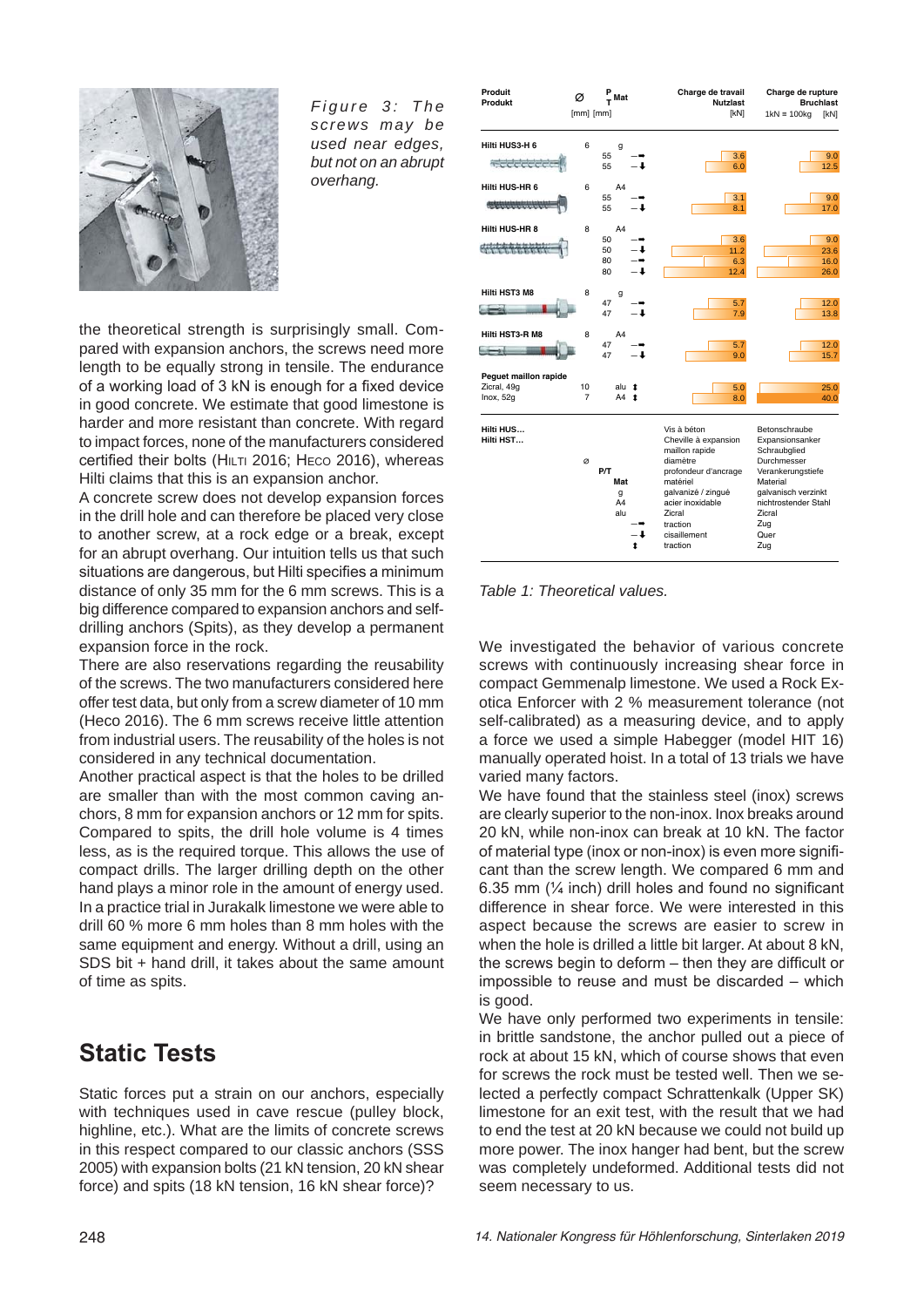

*Figure 4: Comparison of 6 mm vs. 8 mm holes with the same small battery.*

*Figure 6: The stainless-steel screws deform spectacularly.*



Consider the test series from other publications: first by Olivier Gola (GoLA 2007). The galvanized 6 mm Hilti screws failed with a shear force between 7 and 14 kN. Unfortunately, that is less than in our own tests. However, we suspect that this is due to the fact that an older screw model was tested, namely the HUS-S 6 versus HUS3-H 6 with us. When pulling, at Gola, the screws broke between 11 and 14 kN, which corresponds to our own observations. These are better values than shearing force, contrary to the values postulated by Hilti, which we mentioned earlier. The tensile force tests performed by Simon Wilson are only on galvanized screws (WILSON 2018). The screws he tested: Multi-Monti MMS 7.5x60 for

6 mm holes, held 24 kN. With Fischer FBS II 8 x 70 20/5 US screws in 8 mm holes, he gets a tensile strength of 50 kN, which is 60 % better than the similar FBS 8 x? / 5 US from Gola's study. Additional screw models will be investigated in a further study.

#### Various anchor holes were drilled vertically and horizontally into the rock wall, as if we were rigging a cave normally. In the tests we limited ourselves to 6 mm concrete screws, which we then tested with either a tensile or shear impact force. With more than 5 drops being held per screw and hole, we ended the testing, as we certainly do not see the use of screws in an application where such repeated shock forces can occur, such as in sport climbing.

It turned out that the rock quality is a decisive criterion. We had two cases where the screw pulled out on the first shock. In the first case, the drill hole was drilled vertically in the ceiling and the thread already pre-milled by a screw of another brand. In the second case, the rock was deliberately chosen as being poor quality and the hole «reused». A non-inox screw was broken on the second shock with a shear load. In general, it can also be said that the rock breaks with dynamic shock forces unlike with slowly built up static forces.

## **Dynamic Tests**

In these tests, we want to find out how anchors react to shock loads, including single and multiple peak loads. Such as, in a practical caving example, falling on a traverse rope.

As a test site, we selected a location that has limestone that is as typical as possible for our research region. The simulated fall has a fall factor of 1, the fall distance is about 2 m, and the mass of the rock used to generate the shock load has a weight is 88 kg.

*Figure 5: Setting up a test.*



#### *Table 2: Static tests.*

|    | Produit<br>Produkt | Ø<br>$[mm]$ $[mm]$ | $\frac{P}{T}$ Mat                        |   | Remarque<br><b>Bemerkung</b>                                                                                                    | Charge de rupture<br><b>Bruchlast</b><br>$1kN \equiv 100ka$<br><b>IkN1</b>                                                |
|----|--------------------|--------------------|------------------------------------------|---|---------------------------------------------------------------------------------------------------------------------------------|---------------------------------------------------------------------------------------------------------------------------|
| 1  | Hilti HUS3-H 6     | 6                  | 40 g $-$ +                               |   |                                                                                                                                 | 11.0                                                                                                                      |
| 2  | Hilti HUS3-H 6     | 6                  | 40 g $-$                                 |   |                                                                                                                                 | 13.0                                                                                                                      |
| 3  | Hilti HUS-HR 6     | 6                  | 45 A4 $-$                                |   |                                                                                                                                 | 25.0                                                                                                                      |
| 4  | Hilti HUS-HR 6     | 6                  | 70 A4 $-$                                |   | vis abîmée<br>beschädigte Schraube                                                                                              | 10.0                                                                                                                      |
| 5  | Hilti HUS-HR 6     | 6                  | 70 A4 $-$                                |   |                                                                                                                                 | 23.0                                                                                                                      |
| 6  | HECO MMS A4 7.5x50 | 6                  | 50 A4 $-$ +                              |   |                                                                                                                                 | 16.0                                                                                                                      |
| 7  | HECO MMS A4 7.5x50 | 6                  |                                          |   | 50 A4 -↓ √ vis déjà utilisée<br>gebrauchte Schraube                                                                             | 20.0                                                                                                                      |
| 8  | MUNGO MCSr-S 6x60  | 6                  | 60 A4 $ +$                               |   |                                                                                                                                 | 20.0                                                                                                                      |
| 9  | Hilti HUS3-H 6     | 6                  | 40<br>$a - 1$                            | ✓ | avec Dyneema                                                                                                                    | 9.0                                                                                                                       |
| 10 | Hilti HUS-HR 6     | 6.35               | 70 A4 $-1$ $\sqrt{ }$                    |   | mit Dyneema                                                                                                                     | 20.0                                                                                                                      |
| 11 | HECO MMS A4 7.5x50 | 6.35               | 50 A4 $-$                                |   | même trou qu'au 10                                                                                                              | >10.0                                                                                                                     |
| 12 | HECO MMS A4 7.5x50 | 6.35               | 50 A4 $ \uparrow$                        |   | aleiches Loch wie 10<br>vissé & dévissé 5x                                                                                      | 17.0                                                                                                                      |
| 13 | Hilti HUS3-H 6     | 6                  | 60 $q - 1$                               |   | 5x ein- & ausgeschraubt                                                                                                         | 14.0                                                                                                                      |
|    |                    | Ø                  | P/T<br>Mat<br>g<br>A <sub>4</sub><br>. . | ✓ | diamètre du trou<br>profondeur d'ancrage<br>matériel<br>galvanizé / zingué<br>acier inoxidable<br>cisaillement<br>la vis a tenu | Bohrloch<br>Verankerungstiefe<br>Material<br>galvanisch verzinkt<br>nichtrostender Stahl<br>Quer<br>Schraube hat gehalten |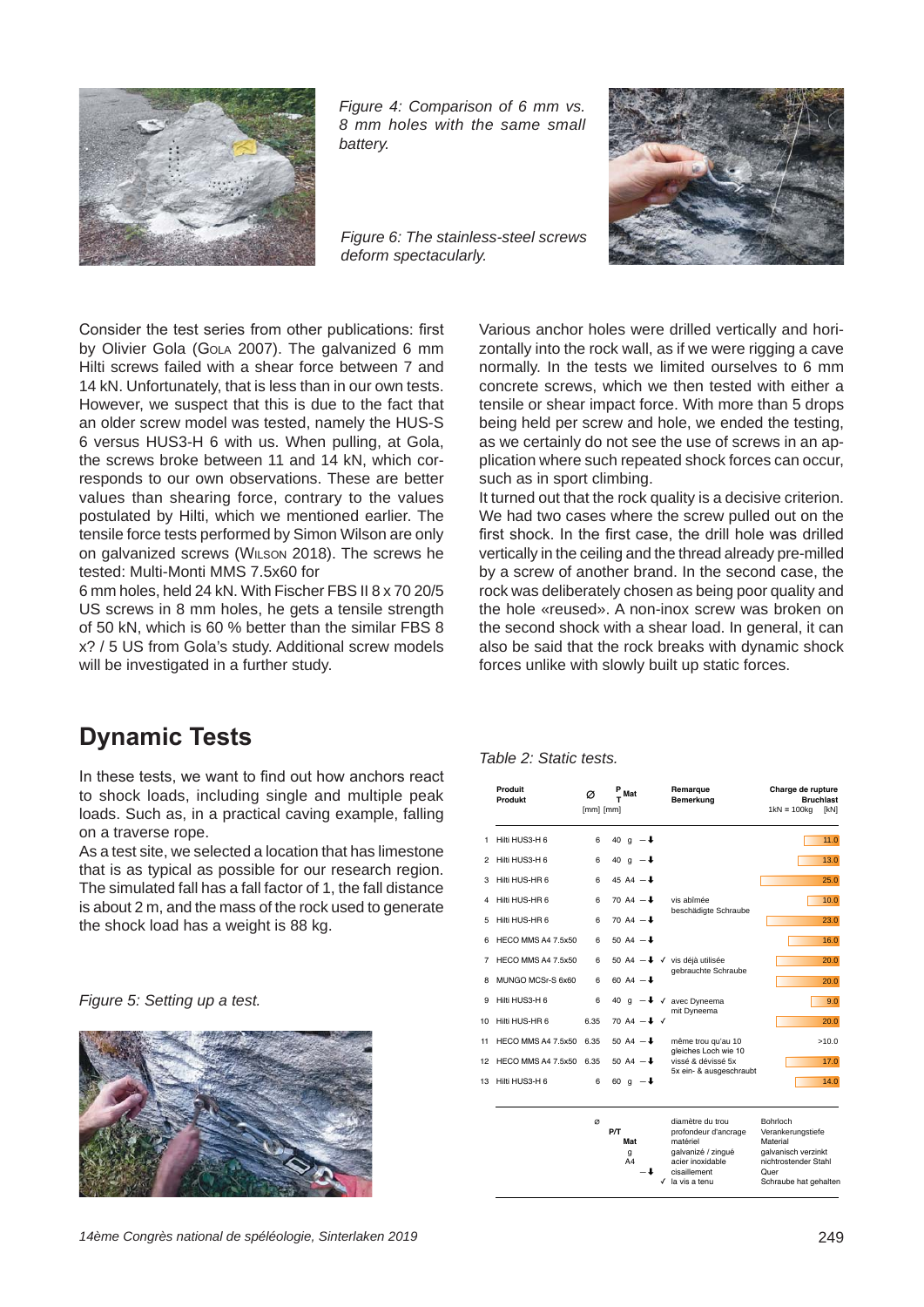

*Figure 7: The material after the shear force tests.*

*Figure 8: Our installation for the impact tests.*



Normally, the screws were sufficiently solid for our application. Ideally, a Multi-Monti screw survived 5 falls in shear, and another on direct pull. This means that an inox screw remains reliable even after sustaining a fall. It is also worth mentioning that the two concrete screws, with which we had fixed our test weight, held all 29 test laps!

In summary, it can be said that the following factors adversely affect anchor quality:

- . Bad rock (weakened, brittle zones or soft rocks)
- A «reused» hole, especially in combination with another detrimental factor.

We have found no existing publications that have tested shock loading of concrete screws.

## **Experience**

We have been using concrete screws for 7 years on our cave trips. This allowed us to check the practicality and identify the sensitive issues.

Some models require a stronger contact force at the beginning, so that the screw tip engages in the rock. With an arm extended overhead (as with aid climbing), the application becomes too cumbersome. It must be said that it is quite boring to screw in a long screw. A ratcheting wrench is highly recommended because it is much more efficient than a normal wrench. A manu-



*Figure 9: After a shock load, cracks develop in the rock.*

*Table 3: Dynamic tests.*

facturer advocates for a special drill for placing their screw, which we did not want to test.

In any case, there is a risk of tilting the screw until it is fully set. In such a case, you must not apply excessive force, otherwise there is a danger of bending the screw and thus rendering it useless, something that has happened to us several times. In such a case, instead of using force (Attention: with a 13 mm wrench, a screw can easily be sheared off by hand!) simply unscrew and re-attach.

|          | Produit<br>Produkt                           | $\frac{P}{T}$ Mat<br>Ø<br>$[mm]$ $[mm]$ |                                                                     |     | Résultat<br><b>Resultat</b>                                            | Remarque<br>Bemerkung   |
|----------|----------------------------------------------|-----------------------------------------|---------------------------------------------------------------------|-----|------------------------------------------------------------------------|-------------------------|
|          |                                              |                                         |                                                                     |     |                                                                        |                         |
|          |                                              |                                         |                                                                     |     |                                                                        |                         |
| 1.       | HECO MMS A4 7.5x50                           | 6                                       | 50 A4 $ \uparrow$ $\checkmark$                                      |     |                                                                        |                         |
|          | 2 HECO MMS A4 7.5x50<br>3 HECO MMS A4 7.5x50 | 6<br>6                                  | 50 A4 $ \uparrow$ $\checkmark$<br>50 A4 $-\frac{1}{2}$ $\checkmark$ |     |                                                                        |                         |
|          | 4 HECO MMS A4 7.5x50                         | 6                                       | 50 A4 $-\frac{1}{2}$ $\sqrt{}$                                      |     |                                                                        |                         |
|          | 5 HECO MMS A4 7.5x50                         | 6                                       | 50 A4 $ \uparrow$ $\checkmark$                                      |     |                                                                        |                         |
|          |                                              |                                         |                                                                     |     |                                                                        |                         |
|          | 6 HECO MMS A4 7.5x50                         | 6                                       | 50 A4 $-\rightarrow$                                                | ✓   |                                                                        |                         |
|          | 7 HECO MMS A4 7.5x50                         | 6                                       |                                                                     |     | 50 A4 $-\rightarrow$   mauvais rocher                                  | schlechter Fels         |
|          |                                              |                                         |                                                                     |     |                                                                        |                         |
|          | 8 HECO MMS A4 7.5x50                         | 6                                       |                                                                     |     | 50 A4 - ↓ √ a fissuré le rocher                                        | danach Riss im Fels     |
|          | 9 HECO MMS A4 7.5x50                         | 6                                       | 50 A4 $-$                                                           | ✓   |                                                                        |                         |
|          | 10 HECO MMS A4 7.5x50                        | 6                                       | 50 A4 $-\rightarrow$ $\checkmark$                                   |     |                                                                        |                         |
| 11       | HECO MMS A4 7.5x50                           | 6                                       | 50 A4 $-$                                                           | √   |                                                                        |                         |
|          | 12 HECO MMS A4 7.5x50                        | 6                                       | 50 A4 $-$                                                           |     |                                                                        |                         |
|          |                                              |                                         |                                                                     |     |                                                                        |                         |
|          | 13 Hilti HUS-HR 6                            | 6                                       | 70 A4 $-\rightarrow$                                                | √   |                                                                        |                         |
|          | 14 Hilti HUS-HR 6                            | 6                                       | 70 A4 $-\rightarrow$                                                | ✓   |                                                                        |                         |
|          | 15 Hilti HUS-HR 6                            | 6                                       |                                                                     |     | 45 A4 $-\rightarrow \sqrt{}$ dans ancien trou                          | im alten Loch           |
|          | 16 Hilti HUS-HR 6                            | 6                                       | 45 A4 $-\bullet \checkmark$                                         |     |                                                                        |                         |
|          | 17 Hilti HUS-HR 6                            | 6                                       | 45 A4 $-\rightarrow$                                                | √   |                                                                        |                         |
|          |                                              |                                         |                                                                     |     |                                                                        |                         |
|          | 18 MUNGO MCSr-S 6x60                         | 6                                       | 60 A4 $-\rightarrow$ $\checkmark$                                   |     |                                                                        |                         |
|          | 19 MUNGO MCSr-S 6x60                         | 6                                       | 60 A4 $-\rightarrow$ $\checkmark$                                   |     |                                                                        |                         |
|          |                                              |                                         |                                                                     |     |                                                                        |                         |
|          | 20 Hilti HUS3-H 6                            | 6                                       | 40 g $-\frac{1}{2}$ $\sqrt{ }$                                      |     |                                                                        |                         |
| 21       | Hilti HUS3-H 6                               | 6                                       | 40 g $-\frac{1}{2}$ $\checkmark$                                    |     |                                                                        |                         |
|          | 22 Hilti HUS3-H 6                            | 6                                       | 40 $q = \downarrow \checkmark$                                      |     |                                                                        |                         |
|          | 23 HECO MMS A4 7.5x50                        | 6                                       |                                                                     |     | 50 A4 $-\rightarrow$   dans ancien trou                                | im alten Loch           |
|          |                                              |                                         |                                                                     |     |                                                                        |                         |
| 24       | Hilti HUS3-H 6                               | 6                                       |                                                                     |     | 40 $g \rightarrow$ $\sqrt{}$ trou utilisé 2x                           | Loch 2x benutzt         |
| 25       | Hilti HUS3-H 6                               | 6                                       | 40 g $ \frac{1}{1}$                                                 |     |                                                                        |                         |
|          |                                              |                                         |                                                                     |     |                                                                        |                         |
|          | 26 Hilti HUS-HR 6                            | 6                                       |                                                                     |     | 45 A4 $-\frac{1}{2}$   ancien trou, mauv. Roch. altes Loch, schl. Fels |                         |
|          |                                              |                                         |                                                                     |     |                                                                        |                         |
| 27<br>28 | Hilti HUS-HR 6<br>Hilti HUS-HR 6             | 6<br>6                                  | 45 A4 $-\frac{1}{2}$ $\sqrt{}$                                      |     |                                                                        |                         |
| 29       | Hilti HUS-HR 6                               | 6                                       | 45 A4 $ \uparrow$ $\checkmark$<br>45 A4 $ \uparrow$ $\checkmark$    |     |                                                                        |                         |
|          |                                              |                                         |                                                                     |     |                                                                        |                         |
|          |                                              |                                         |                                                                     |     |                                                                        |                         |
|          |                                              | ø                                       |                                                                     |     | diamètre du trou                                                       | Bohrloch                |
|          |                                              |                                         | P/T                                                                 |     | profondeur d'ancrage                                                   | Verankerungstiefe       |
|          |                                              |                                         | Mat                                                                 |     | matériel                                                               | Material                |
|          |                                              |                                         | q                                                                   |     | galvanizé / zingué                                                     | galvanisch verzinkt     |
|          |                                              |                                         | A4                                                                  |     | acier inoxidable                                                       | nichtrostender Stahl    |
|          |                                              |                                         |                                                                     |     | traction                                                               | Zug                     |
|          |                                              |                                         |                                                                     | - 1 | cisaillement                                                           | Quer                    |
|          |                                              |                                         |                                                                     |     | $\checkmark$ la vis a tenu                                             | Schraube hat gehalten   |
|          |                                              |                                         |                                                                     |     | I vis cassée ou sortie                                                 | Schraube raus o. kaputt |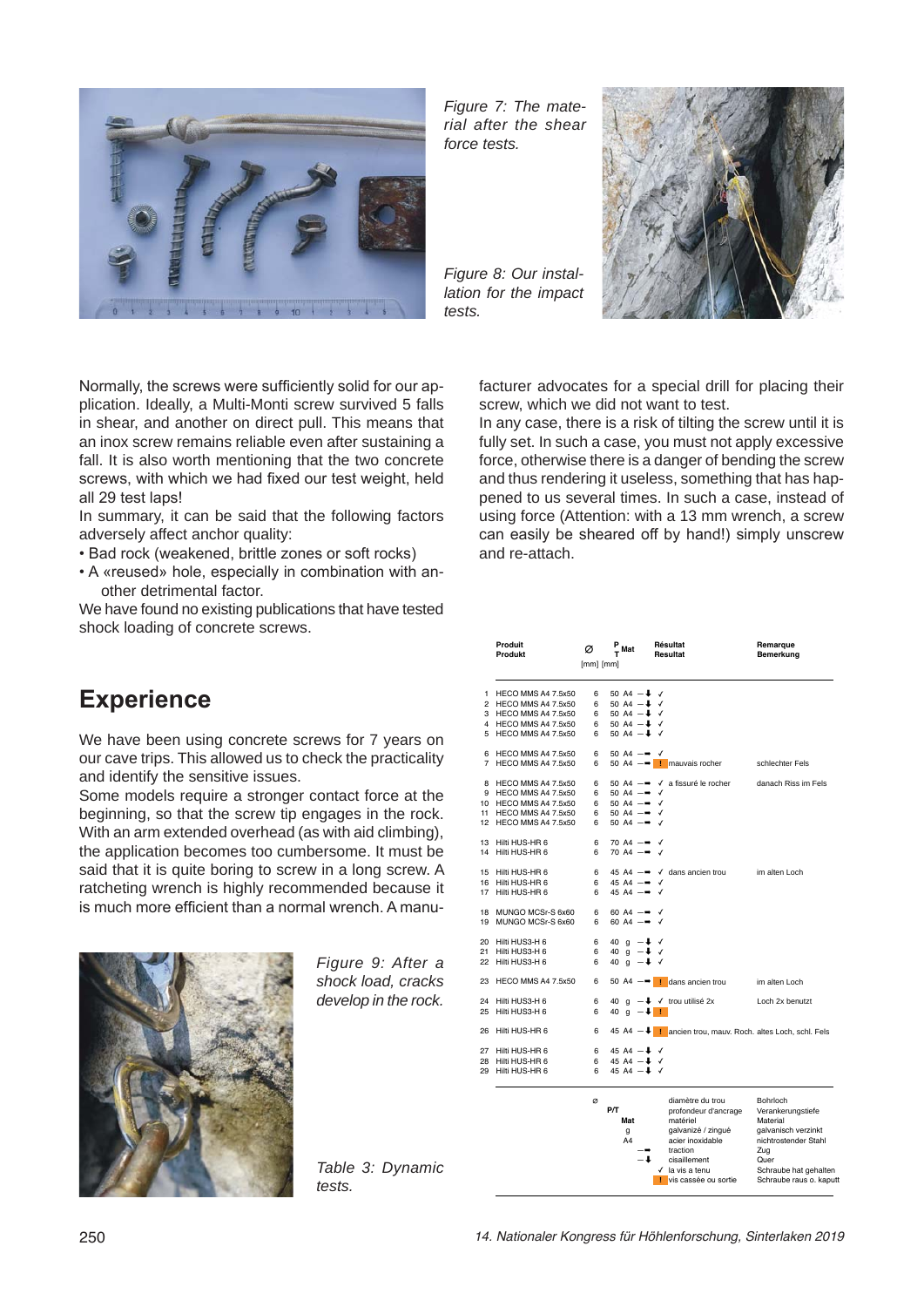

*Figure 10: A ratchet wrench is highly recommended to speed up screwing.*

It often happens that the screw begins to drill its own hole. In such a case, it is easy enough to simply tighten the screw again. If the problem gets worse, you should look for better rock, take a better screw or consider doubling the anchor.

The drill hole must be drilled deep enough, i.e. it must be slightly longer than the screw because of the rock dust that occurs when tapping. Drilling a bit deeper than absolutely necessary is not a disadvantage.

When derigging, we sometimes collected curved screws. We discarded them because they were not reusable.

In terms of safety, we never once had a screw failure. Nevertheless, it is appropriate to respect the rock as «fallible» and to take the same precautions as with expansion anchors.

# **Summary**

Concrete screws offer many advantages in caving. They are reusable several times, and they can also be connected to a hanger for immediate use. The required hole is small, which means that even small drills can often be taken without a replacement battery. Battery capacity is no longer a bottleneck! On the ecological side, it is gratifying that after derigging, no foreign matter remains in the rock. The small holes are as good as invisible.

The biggest disadvantage is the time required for screw installation. A small consolation is that the person doing the rigging stays warmer for at least one to two minutes. The setting of the screw and the choice of the location for the hole require careful work. Like other «light» techniques, concrete screws are not necessarily suitable







*Figure 11: At the moment of the break.*

for everyone. Their relative novelty is a psychological factor not to be underestimated.

The strength, however, is even sufficient with 6 mm diameter for our purposes. We are not interested in using larger diameters because they are a) not necessary and b) incompatible with existing equipment (wrenches, hangers). The gain in strength through a larger screw diameter (WILSON 2018) would be pointless for our main applications. Also, the types of uses would not really be extended, because even then the anchor is not suitable for long-term use (establishment of well-traveled routes), because our experience shows that it can be weakened by repeated load movements. We clearly prefer stainless steel screws to others that they rate as «expensive and rare» (Eon 2016). The reason for this is that inox is less brittle and has a greater safety margin from when the screw first deforms (around  $8$  kN) until it breaks (beyond 20 kN). Inox screws can stay in place for a long time without corroding. It is noted that depending on the publication, the strength differs from what we measured.

### **What principles should be considered?**

Do not place screws in bad, cracked rock and especially soft rock. The screws are not suitable for setting up classic, busy routes in caves with thousands of transitions. They would loosen themselves too fast. Reusing existing holes brings some random results. Particular care should be taken when applying a load in tension  $(t$ ypically for anchors in ceiling sections) – this requires long screws (at least 60 mm). The worst-case is applying a shock force onto non-inox screws.

#### **When to remove a screw?**

If a set screw repeatedly loosens itself or has too large a bend, it is advisable to replace the existing anchor. The existing hole should not be used for a new screw. Likewise, after a big impact or another event that brings into question the quality of the whole anchor or parts of it. If you notice a bent screw when screwing in, it is better to not use it. Such cases are always immediately obvious.